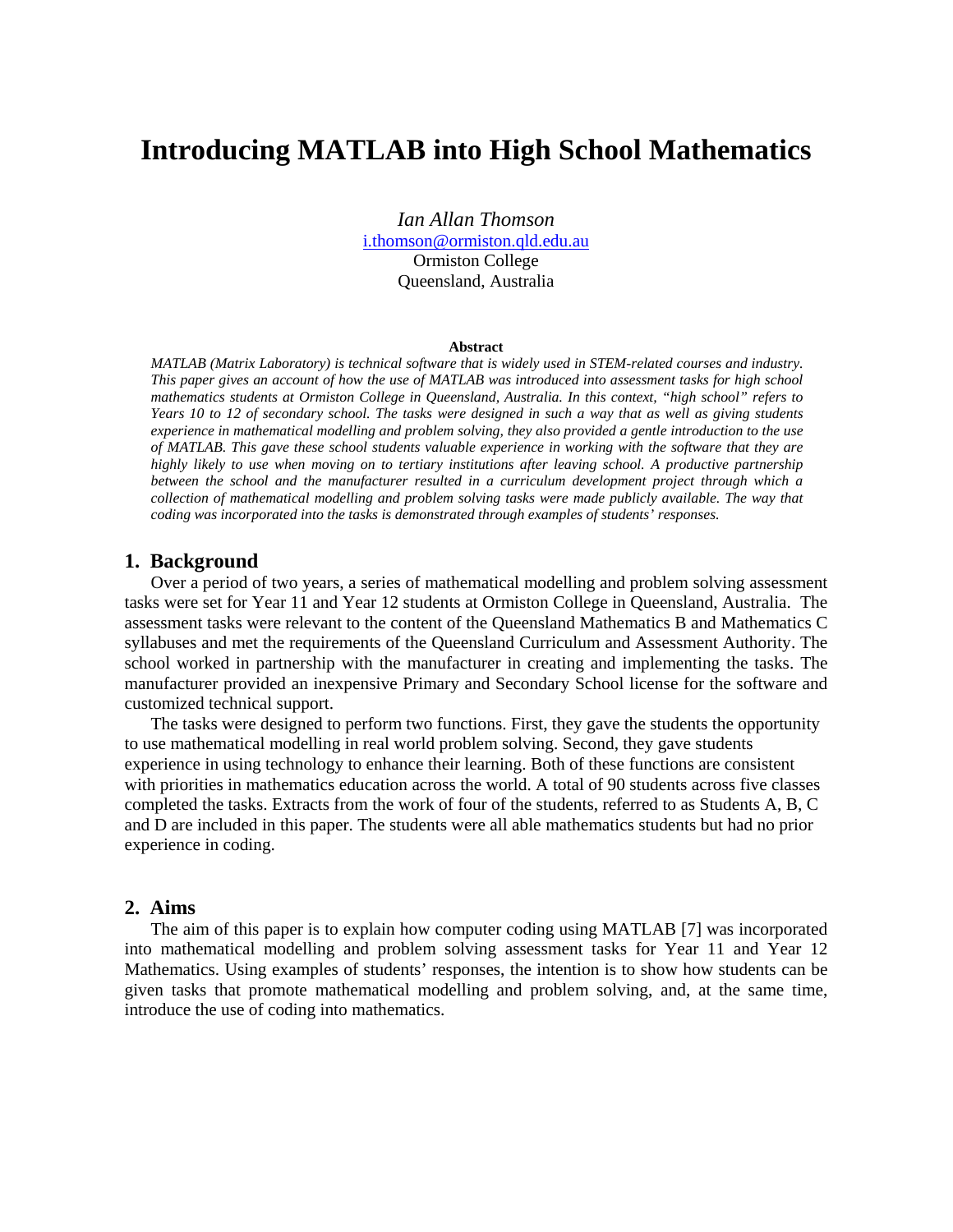## **3. Examples**

### **The Greek Financial Crisis**

The Greek financial crisis was the main topic of an extended mathematical modelling and problem solving task given to Year 12 students. In the first part of the assignment, the students were asked to consider the implications of imposing higher taxes and austerity measures on the Greek population. If these measures were to be taken, how could this be done fairly? Should some pay more than others? To investigate this further, the students were asked to calculate the Gini Coefficient for Greece from given data (the Gini Coefficient being a measure of the inequality in the distribution of income in a country which is calculated from the Lorenz Curve). Students were given the MATLAB code for a program which approximates the area under a curve using the trapezoidal method. Figure1 below shows a screenshot of the graph produced by this MATLAB program.



**Figure 1.** Screenshot of the execution of the supplied program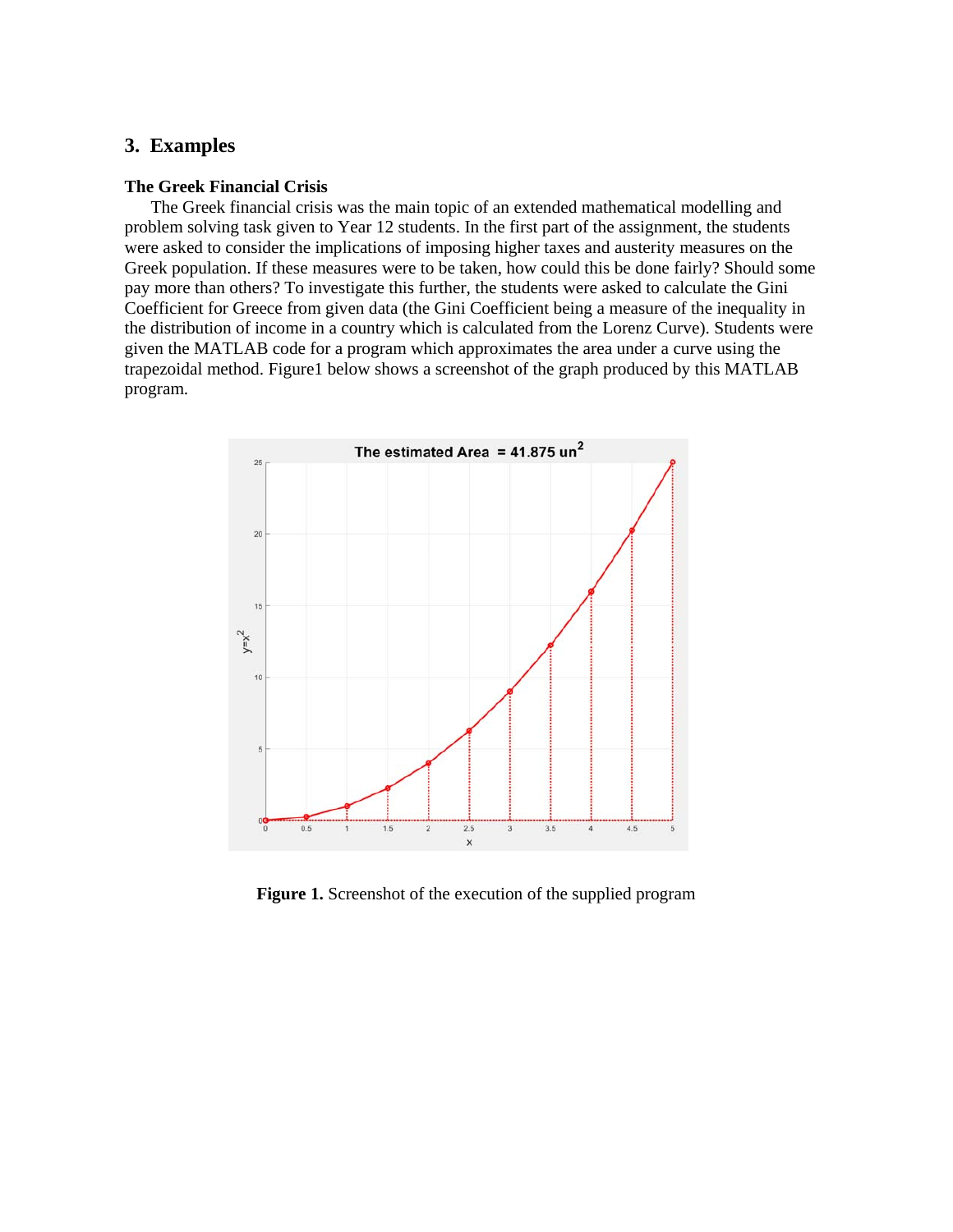Student A adapted the given code and used it to calculate the Gini coefficient. She then produced a graph displaying the Lorenz curve. The result of this is shown in Figure 2 below.



**Figure 2.** Calculating the Gini coefficient and displaying the Lorenz Curve

 In the second part of the assignment, each individual student was given the Gini Coefficient for a different country. In this part, the students had to construct a Lorenz Curve for the country from the Gini Coefficient. They then had to add more code to the MATLAB program so that it would display the Lorenz Curve for Greece along with the Lorenz Curve for the country they were given. Figure 3 below shows how Student B displayed the Lorenz Curves for Greece along with the country they were allocated, and then demonstrated understanding of the context by making interpretive comments on the differences between the curves.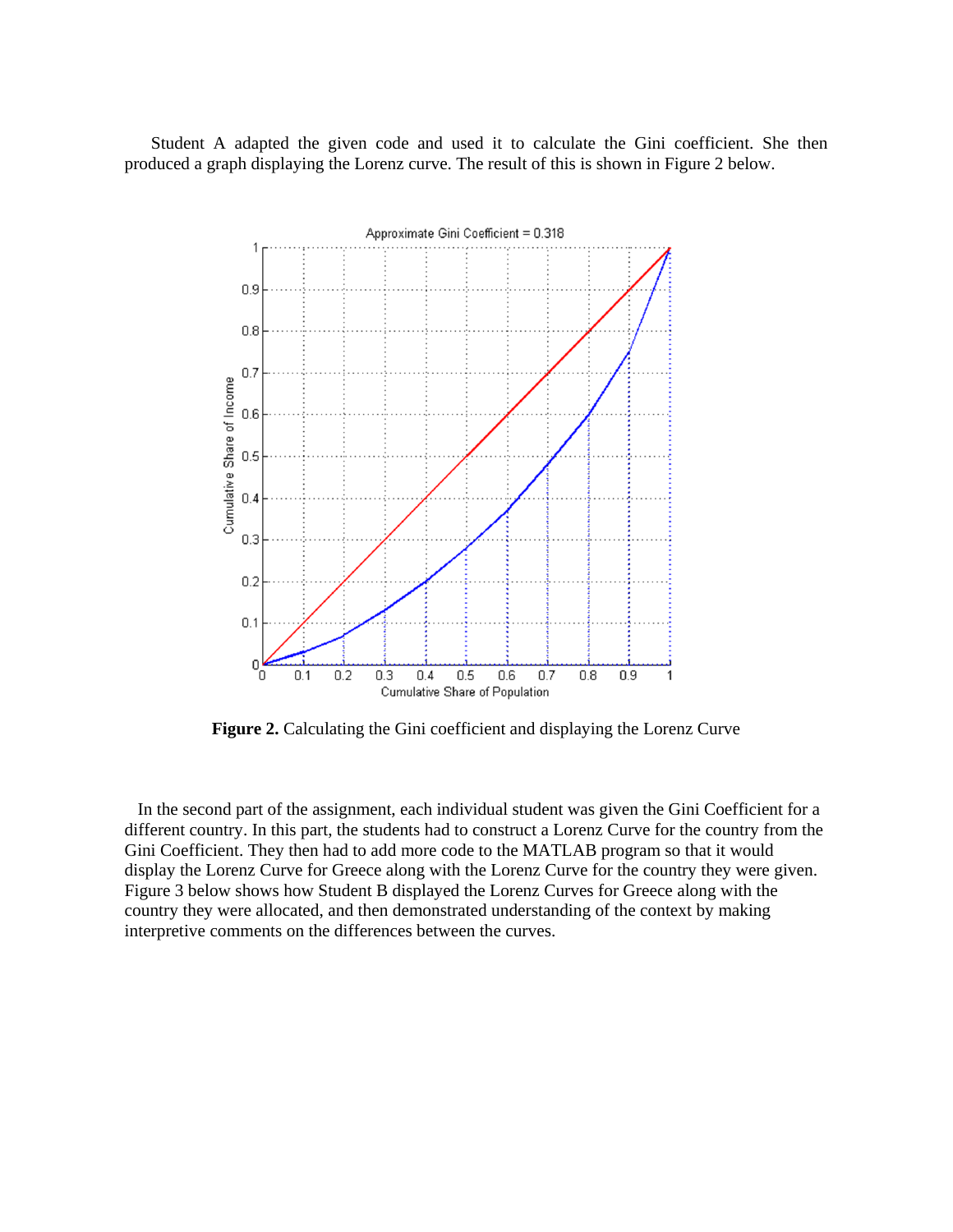

The higher Dominican Republic GINI Index illustrates that there is a greater amount of wealth inequality in the Dominican Republic than in Greece. This is also reflected by the Dominican Republic Lorenz curve, represented in green, as it is a wider curve bending further away from the line of equality.

As depicted by the curves, the poorest 10% of the Dominican Republic population owns a tiny 0.21% of the wealth; whereas the same population in Greece owns a larger 3% of wealth. However, the wealthiest 20% of the Dominican Republic population owns 45.1% wealth, whereas the same population in Greece owns a smaller 40% of wealth. This illustrates that, in the Dominican Republic, there is a far larger inequality between the wealthiest and poorest percentages of the population than in Greece.

**Figure 3.** Displaying two countries Lorenz Curves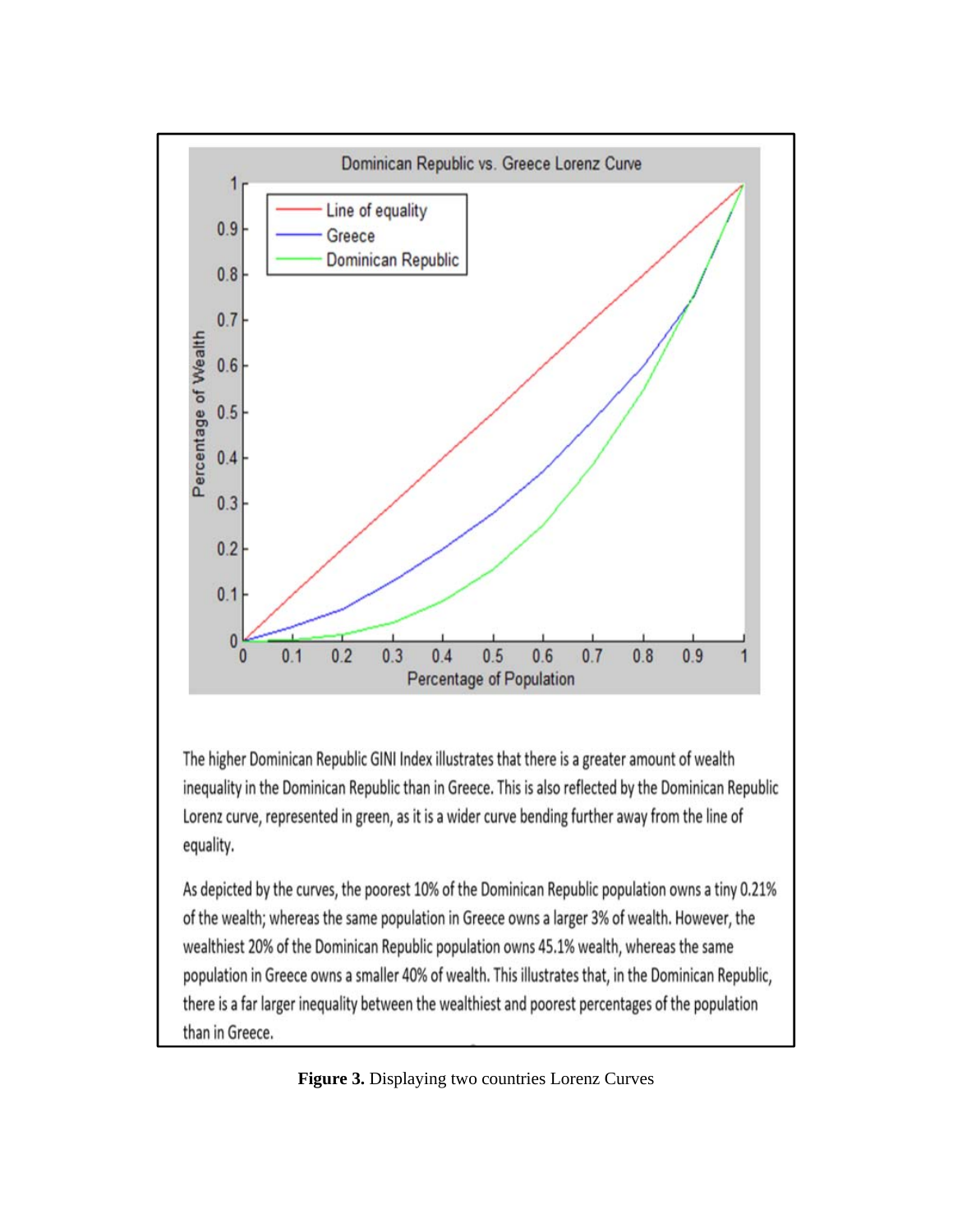#### **Rip currents**



In this example, the students investigated the effect of rip currents on the safety of swimmers in the sea. Swimming in the sea may seem similar to swimming in a pool, but there are hidden dangers. In particular, rip currents can put the lives of swimmers at risk. What may appear to be a calm inviting area between the breaking waves may in reality be very dangerous. The students were each given data on the performance of a strong swimmer over a five second time period when the swimmer was already in full flow. An example set of data is shown below in Figure 4.

0 0.217 0.45 0.751 0.984 1.201 1.435 1.702 1.952 2.219 2.569 2.686 2.953 3.253 3.437 3.687 3.937 4.204 4.471 4.688 Time (s)  $\overline{\phantom{a}}$ Distance (m) 1.19 1.53 1.84 2.26 2.62 2.95 3.27 3.73 4.08 4.43 4.95 5.11 5.47 5.98 6.24 6.58 6.95 7.34 7.68 8.03 8.44

**Figure 4.** Data showing performance of strong swimmer.

The students were also given code (see Figure 5 below) to assist them in producing a smoothed curve illustrating the change in speed of the swimmer. The way that this code worked was explained to the students in a video tutorial. The students then had to perform calculations to determine the variations in the speed of the swimmer over the time period. They were then required to adapt the given code to suit these measurements and add commands so as to produce a fully labelled animated graph showing the changing speed of the swimmer. They were then able to judge how the swimmer would be affected by a powerful rip current. How would this particular swimmer cope if faced by a rip current traveling at 2 m/s?

```
x= [0.217 0.45 0.751 0.984 1.201 1.435 1.702 1.952 2.219 
2.569 2.686 2.953 3.253 3.437 3.687 3.937 4.204 4.471 4.688 
5 
];
y = [1.567 1.33 1.395 1.545 1.521 1.368 1.723 1.4 1.236 1.543 1.368 1.348 1.7 
1.413 1.2 1.64 1.461 1.273 1.613 1.314]; 
xx = linespace(0.217, 5, 1000);plot(xx,csapi(x,y,xx),'-',x,y,''.', 'Linewidth', 3)for i = 1:numel(x) hold on; 
   plot(x(i),y(i),'r^{+}, 'Linear', 'Linewidth' ,4);
    pause(1) 
end
```
**Figure 5.** Code for illustrating changing speed of swimmer.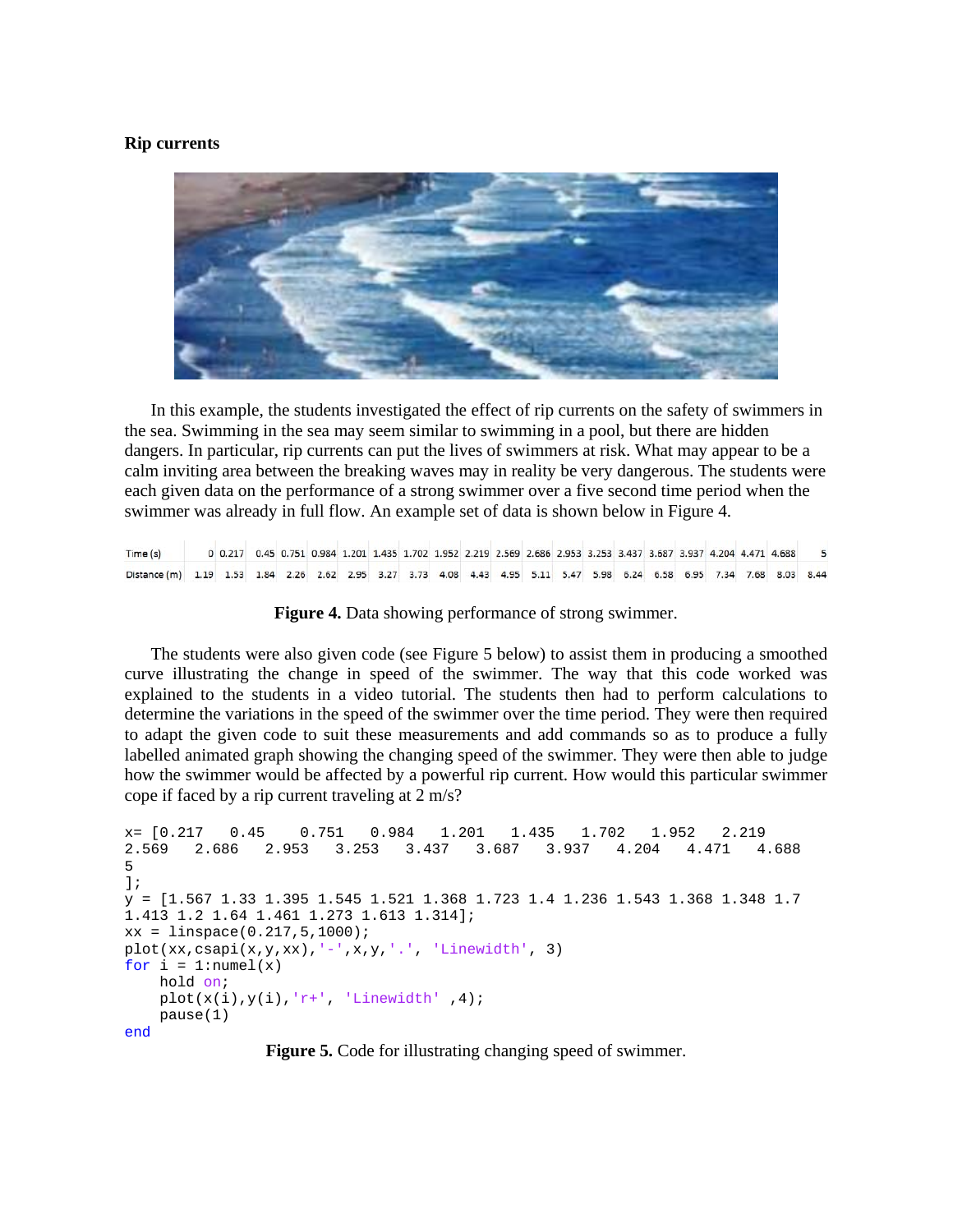Figure 6 below contains an explanation by Student C of how she adapted the given code.



Figure 2: MATLAB coding for graph showing Speed vs Time

In Figure 2, the code was first adapted by inserting the data from Table 1 into the x and y values. Time, as the independent variable, was inserted onto the x axis, while the speed values were entered onto the y axis as the dependent variable. Next, these axes were given appropriate labels and a title was added to the graph, seen in lines 9, 10 and 11 of the code (xlabel, ylabel, title). The linspace (line 7 of the code) created to interpolate the data was edited to be between 0.217 and 5.0 seconds, in order for the graphed line to begin from the first recorded speed (1.567s), rather than 0. The pause function (line 16) was also commented out by using a '%' to speed up the graphing process, as this plots the points on the graph individually every 1 second. This code was then run to create the graph in Figure 1, showing the swimmers speed against their time.

**Figure 6.** Student C explains how she adapted the given code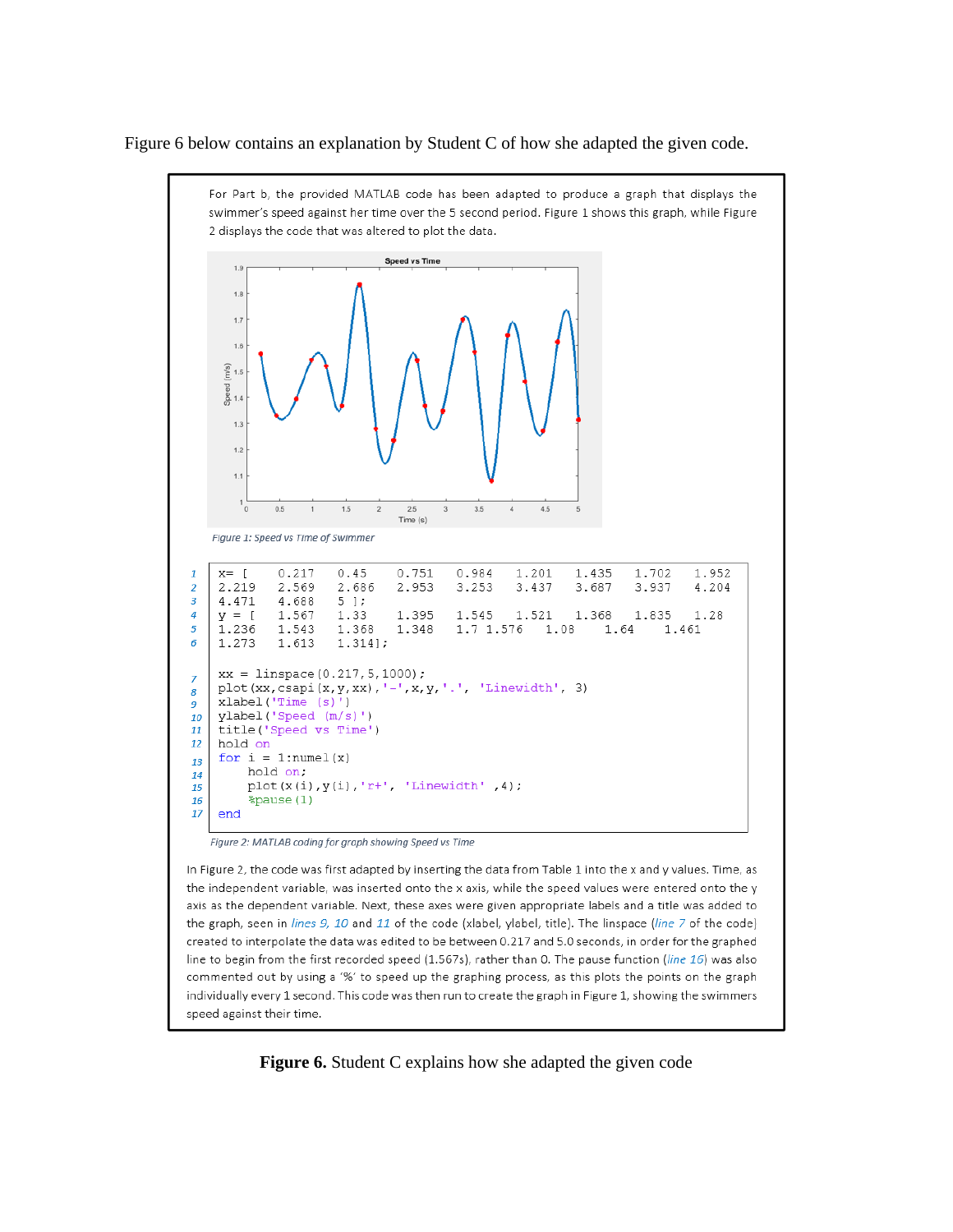#### **Bringing the astronaut home**

In another assignment, students were challenged to rescue an astronaut who had become stranded on Mars. In the part that involved the use of MATLAB, the students had to assist the astronaut in making a tricky manoeuvre to reach his rocket. Student D explains his method in Figure 7 below.

Upon making it to the Schiaparelli Crater, Watney is faced with the challenge of getting past a large sand dune (shown in figure 7). The Rover is limited such that it may not tilt at an angle of more than 40°, otherwise it will topple over. Using Matlab, a path is able to be mapped from Watney to the MAV. Figure 8 shows the plotted path that the Rover should take. The dune is too steep for the Rover to go directly through, and therefore the Rover must take a path that is slightly less direct. The points were plotted using Matlab's data-tip tool, and all values were exported to an excel spreadsheet.



**Figure 7.** Finding a safe path for the astronaut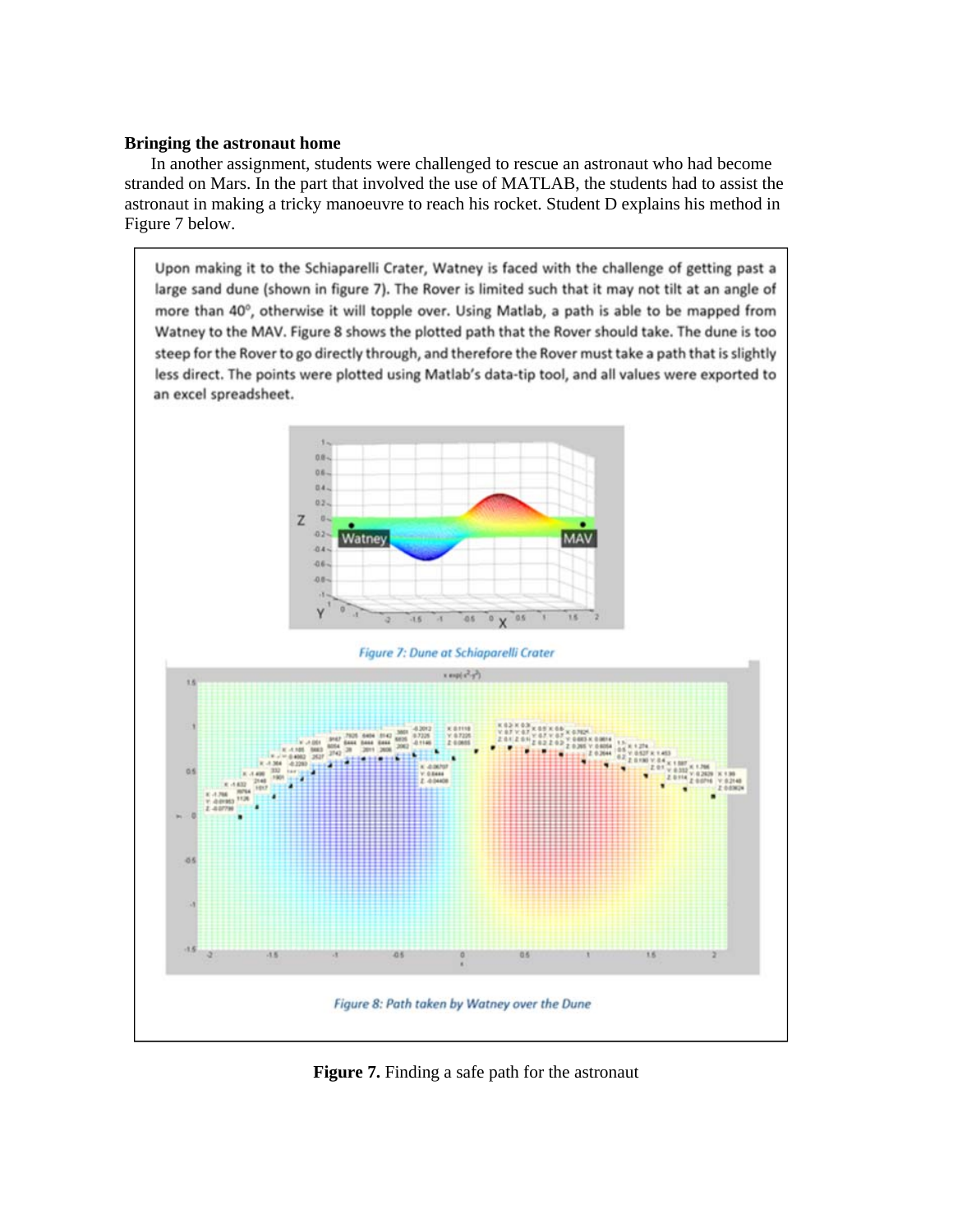## **4. Discussion**

The examples above provide excerpts from the students' responses to the assessment tasks. These excerpts relate to the parts of the tasks where coding with MATLAB was involved. They give some insight into the nature of the tasks. The tasks may be viewed in full from the academia section of the MathWorks website [5]. Full details of all the tasks are available from this location along with the associated MATLAB scripts, helpful video tutorials, and indicative responses. A description of the journey taken by Ormiston College in introducing MATLAB into mathematics assessment is also available from the company section of the MathWorks website [6].

Providing students with tasks that require the use of mathematical modelling for real world problem solving is consistent with the aims of curricula across the world. The OECD mathematics framework [8], for example, states that

"…an individual's capacity to identify and understand the role that mathematics plays in the world, to make well-founded judgments, and to use and engage with mathematics in ways that meet the needs of that individual's life as a constructive, concerned and reflective citizen*."*  (p.14)

In the United States, the Common Core State Standards Initiative – USA: [2] states that

"Mathematically proficient students can apply the mathematics they know to solve problems arising in everyday life, society, and the workplace." (p.1)

In Australia, the Australian Curriculum Assessment and Reporting Authority [1], make the assertion that

"mathematics aims to ensure that students are confident, creative users and communicators of mathematics, able to investigate, represent and interpret situations in their personal and work lives and as active citizens." (p.1)

The tasks not only connect with priorities associated with mathematical modelling and problem solving, they also relate to the meaningful use of technology in mathematics education. Moreover, the combination of mathematical modelling and technology brings opportunities to integrate with other disciplines. Of great significance in this regard is that mathematical modelling aided by the use of technology can be viewed as a bridge to STEM education [4].

Finally, the interaction between real world problem solving and the use of technology brings together generic skills that are beneficial for students of the  $21<sup>st</sup>$  century. In the  $21<sup>st</sup>$  Century Learning Design framework [3], teachers are encouraged to set extended tasks that promote Real World Problem Solving and Innovation. A student-centered use of technology is also encouraged in this framework whereby the students are actively engaged in the use of technology rather than being passive recipients. The excerpts from the students' responses illustrate the students' engagement with the problem solving and their active use of technology.

## **5. Summary**

This paper has described how the use of MATLAB was introduced into high school mathematics assessment tasks. A collection of assessment tasks was produced as a result of a productive partnership between Ormiston College in Queensland, Australia, and the manufacturers of MATLAB. The tasks were designed to develop students' skills in mathematical modelling for real world problem solving, and, at the same time, give them experience in using technology that